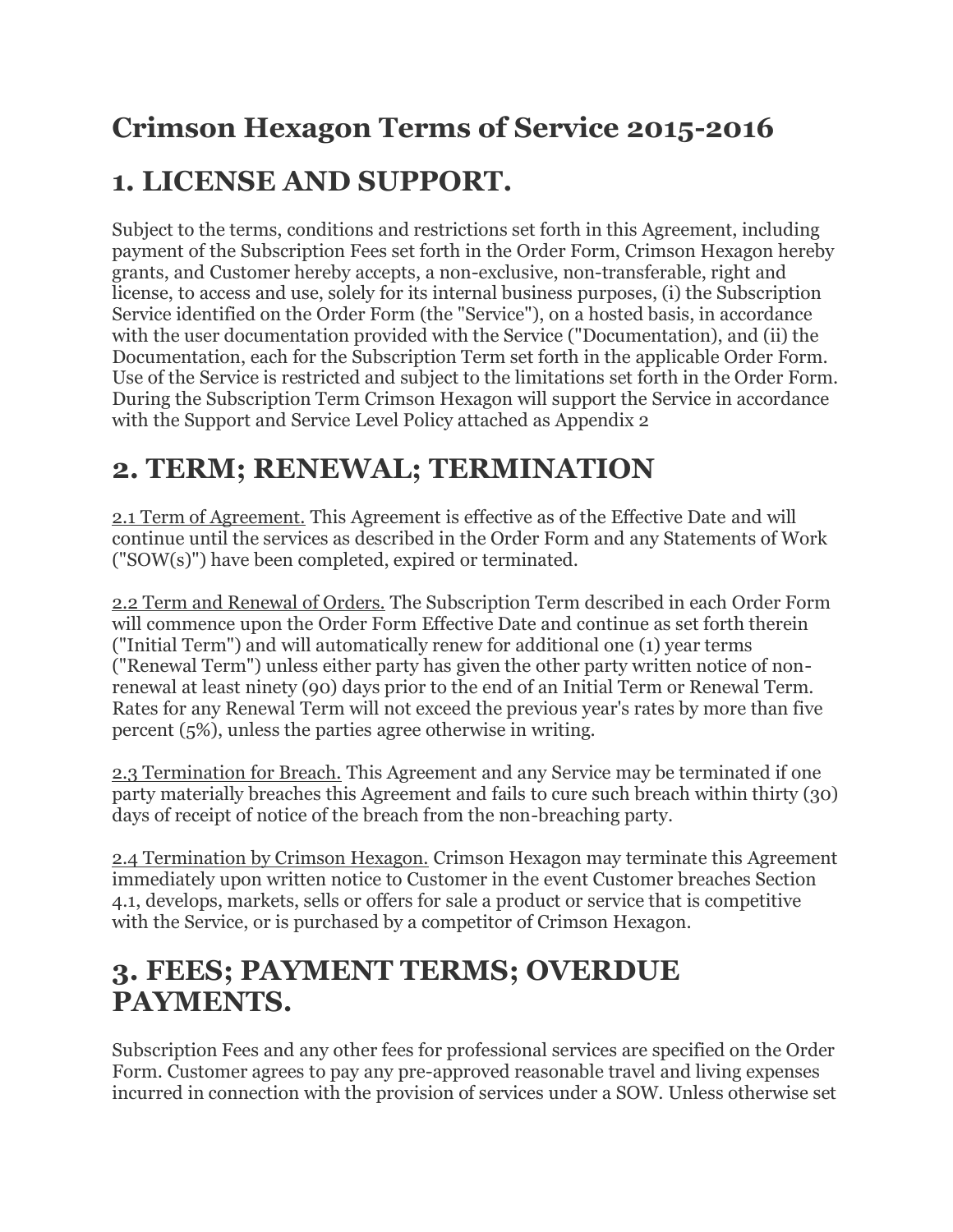forth on the Order Form or a SOW, all fees will be invoiced upon the Effective Date of the Order Form. Payment terms are Net 30 days from the date of receipt of invoice. Customer shall be responsible for all taxes on the fees, except for taxes on Crimson Hexagon's income. If any fees or charges under any Order Forms are not received from Customer by the due date, then at Crimson Hexagon's discretion, (a) such amounts may accrue late interest at the rate of 1.5% of the outstanding balance per month, or the maximum rate permitted by law, whichever is lower, from the date such payment was due until the date paid; (b) Customer shall pay on demand all out-of-pocket costs (including attorney fees) reasonably incurred by Crimson Hexagon to collect such fees or charges; and/or (c) Crimson Hexagon may condition future term renewals and Order Forms on payment terms shorter than those specified in Section 4.2 (Invoicing and Payment). If any amount owing by Customer under this Agreement is fifteen (15) or more days overdue, Crimson Hexagon may, without limiting its other rights and remedies, suspend Services to Customer until such amounts are paid in full.

#### **4. RESTRICTIONS; PROPRIETARY RIGHTS; DATA.**

4.1 Customer shall not: (i) decompile, disassemble, reverse engineer or attempt to reconstruct, identify or discover any source code, underlying ideas, user interface techniques or algorithms of the Service or disclose any of the foregoing; (ii) encumber, transfer, manufacture, distribute, sell, sublicense, assign, provide, lease, lend, use for timesharing or service bureau purposes, or otherwise use (except as expressly provided herein) the Service or Documentation; (iii) copy, modify, adapt, translate, incorporate into or with other software, or create a derivative work of any part of the Service or Documentation; (iv) attempt to circumvent any user limits, timing or use restrictions that are built into the Service (v) use the Service for a purpose not intended by this Agreement or violate the license restrictions set forth in this Agreement, including without limitation the Order Form or (vi) use the Service in a manner that damages, disables, degrades the performance of or overburdens the Service for use by other customers of Crimson Hexagon. The Service is the proprietary intellectual property of Crimson Hexagon that contains trade secrets and is protected by copyright law. Subject to any license granted hereunder, Crimson Hexagon retains sole and exclusive ownership of all right, title, and interest in and to the Service and any other technology used to provide it. Any and all enhancements, modifications, corrections and derivative works that are made to the Service will be considered part of the Service for the purposes of this Agreement and will be owned by Crimson Hexagon. Crimson Hexagon shall own all rights, title and interest in any deliverables created by Crimson Hexagon under a SOW, but all such deliverables shall be licensed to Customer for use in connection with Customer's use of the Service hereunder.

4.2 Notwithstanding the foregoing, Customer retains all rights, title and interest in and to Customer's own information and data, including Customer's ideas, processes, standards, practices, and management policies and procedures, that is input by Customer into the Service or supplied to Crimson Hexagon ("Customer Data").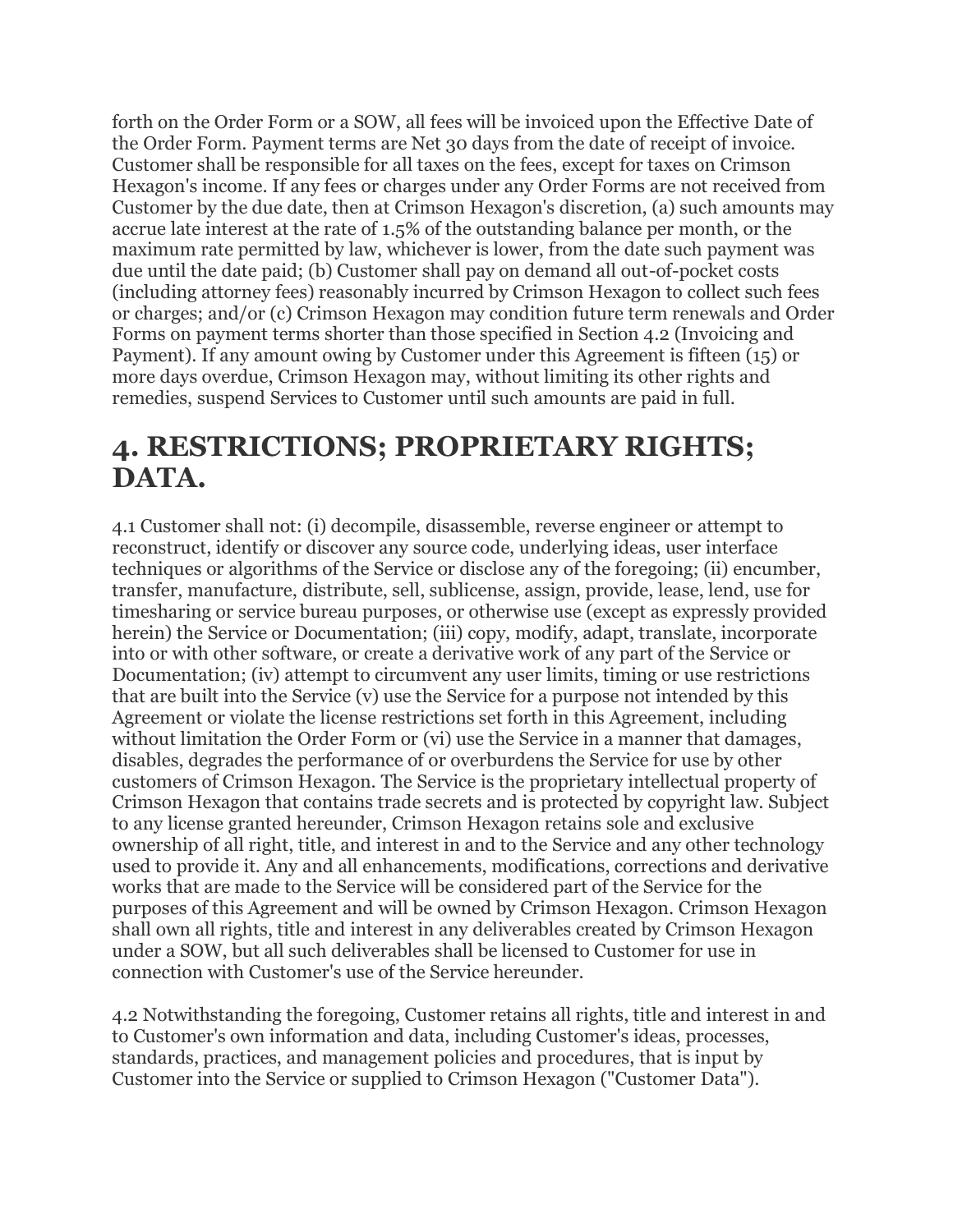4.3 Third Party Content: Crimson Hexagon licenses content ("Third Party Content") from various third party providers (Third Party Providers"). Customer agrees that it will not: (i) use any Third Party Content (in aggregate form or otherwise) in connection with any online advertising network, advertising exchange, or data broker, (ii) remove or alter any proprietary notices, copyright notices or marks from the Third Party Content or (iii) display any Third Party Content that may create a false or misleading impression as to the origin or value of such Third Party Content. In addition, Customer shall and shall require its users to, comply with the Twitter Terms of Service located at [http://twitter.com/tos,](http://twitter.com/tos) the Twitter privacy policy located at [http://twitter.com/privacy,](http://twitter.com/privacy) and the Twitter Rules located at [http://www.twitter.com/rules.](http://www.twitter.com/rules) Customer shall defend, indemnify and hold harmless Crimson Hexagon from any claims arising from Customer's use of the Third Party Content or breach by Customer of Third Party Provider terms of service, rules and policies. Crimson Hexagon may at its option immediately terminate Customer's access to and use of Third Party Content in the event of Customer's breach of this Agreement.

4.4 Feedback: Crimson Hexagon may, without restriction, use, reproduce, copy, sell, license, distribute, publicly display or perform, incorporate into the Services, or otherwise exploit any suggestions, enhancement requests, recommendations or other feedback provided by Customer, relating to the operation of the Services.

### **5. PUBLICITY.**

Customer agrees to (a) participate in a press release following the execution of this Agreement naming Customer as a customer of Crimson Hexagon, as well as upon successful implementation, (b) allow its name to be used in sales materials and user literature, which references Crimson Hexagon's customers generally, and (c) the use of its name, without endorsement, in a listing of Crimson Hexagon's other customers. Customer shall also make reasonable efforts to, upon Crimson Hexagon's prior reasonable request, serve as a reference account and to participate in case studies and other promotional activity.

## **6. CONFIDENTIALITY.**

Each party shall maintain as confidential and shall not disclose (except to its employees, accountants, attorneys, advisors, affiliates, outsourcers and third party service providers of recipient with a need to know in connection with recipient's performance under this Agreement, and who have been advised of the obligation of confidentiality hereunder), copy or use for purposes other than the performance of this Agreement, any information which relates to the other party's business affairs, trade secrets, technology, research, development, pricing or terms of this Agreement ("Confidential Information") and each party agrees to protect all received Confidential Information with the same degree of care that it would use with its own Confidential Information and to prevent unauthorized, negligent or inadvertent use, disclosure or publication thereof. Breach of this Section may cause irreparable harm and damage. Thus in addition to all other remedies available at law or in equity, the disclosing party shall have the right to seek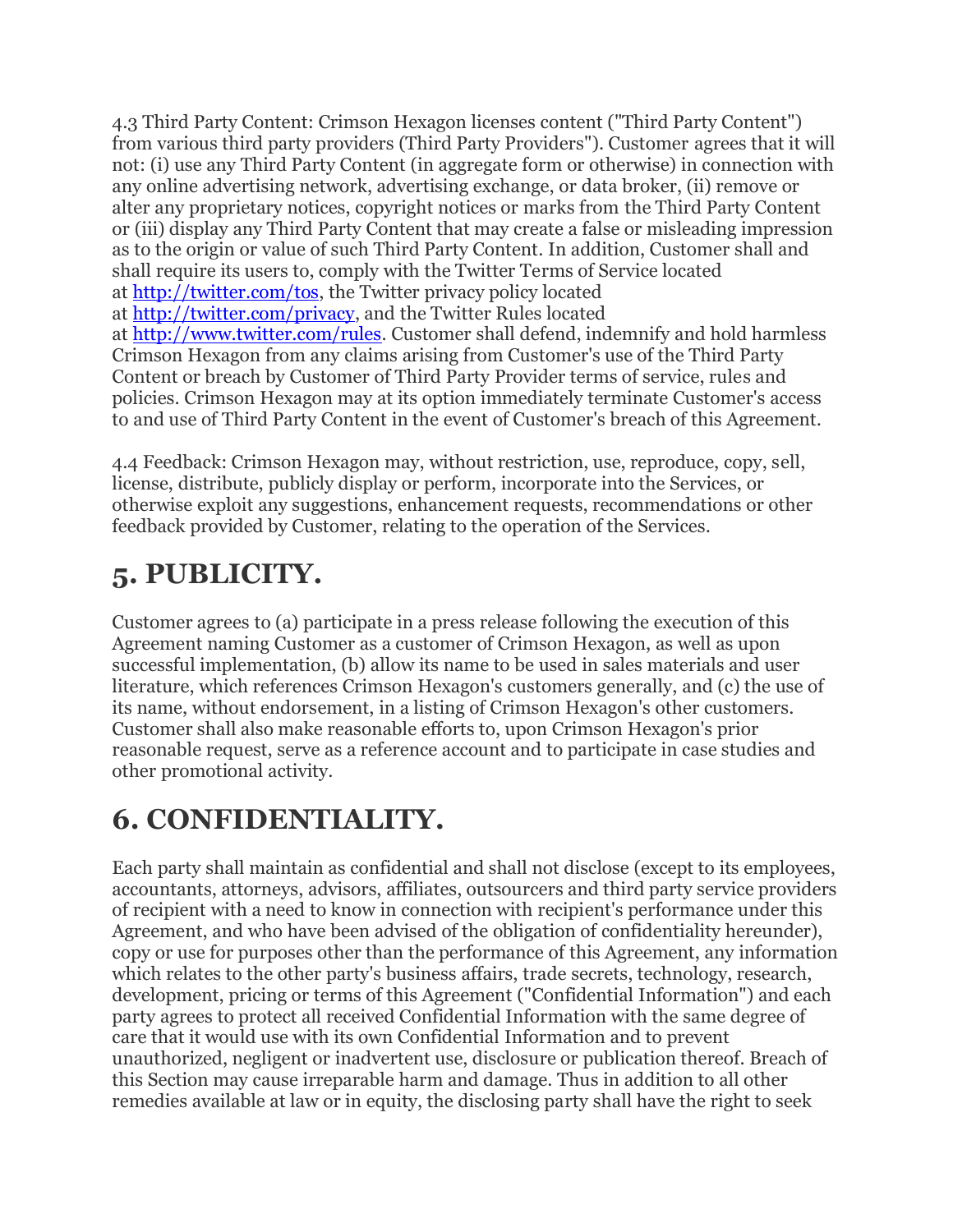equitable and injunctive relief, and to recover the amount of damages (including reasonable attorneys' fees and expenses) incurred in connection with such unauthorized use. The recipient shall be liable to the disclosing party for any use or disclosure in violation of this Section by recipient or its affiliates, employees, third party service providers or any other related party. Confidential Information shall not include information that (a) is already known prior to the disclosure by the owning party; (b) is or becomes publicly known through no breach of this Agreement; (c) is independently developed without the use of the other party's Confidential Information and evidence exists to substantiate such independent development; (d) information that is obtained from a third party, and that third party is not, in good faith belief to the recipient, under any legal obligation of confidentiality; or (e) the recipient receives written permission from the disclosing party for the right to disclose any Confidential Information.

#### **7. WARRANTIES AND DISCLAIMERS.**

7.1. Crimson Hexagon Warranties. Crimson Hexagon represents and warrants that (i) it has the legal power to enter into this Agreement; and (ii) during the Subscription Term for which payment was received by Crimson Hexagon, the functionality of the Service will not be materially decreased (other than temporary loss of functionality due to maintenance work), provided that Customer's exclusive remedy for a breach of such warranty shall be as provided in Section 2.3 (Termination).

7.2. Customer Warranties. Customer represents and warrants that (i) it has the legal power to enter into this Agreement; and (ii) it has the lawful right to store and transmit the Customer Data into the Subscription Service.

7.3. Disclaimer. EXCEPT AS EXPRESSLY PROVIDED HEREIN, NEITHER PARTY MAKES ANY WARRANTIES OF ANY KIND, WHETHER EXPRESS, IMPLIED, STATUTORY OR OTHERWISE, AND EACH PARTY SPECIFICALLY DISCLAIMS ALL IMPLIED WARRANTIES, INCLUDING ANY WARRANTIES OF MERCHANTABILITY, NONINFRINGEMENT OR FITNESS FOR A PARTICULAR PURPOSE, TO THE MAXIMUM EXTENT PERMITTED BY APPLICABLE LAW.

## **8. LIMITATION OF LIABILITY.**

THE CUMULATIVE LIABILITY OF CRIMSON HEXAGON TO CUSTOMER FOR ALL CLAIMS ARISING UNDER OR RELATED TO THIS AGREEMENT, WHETHER IN CONTRACT, TORT OR OTHERWISE, SHALL NOT EXCEED THE TOTAL AMOUNT OF FEES PAID TO CRIMSON HEXAGON UNDER THE APPLICABLE ORDER FORM WITHIN THE YEAR PRECEDING THE CLAIM. NOTWITHSTANDING THE FOREGOING, IN NO EVENT WILL CRIMSON HEXAGON OR ITS SUPPLIERS BE LIABLE TO CUSTOMER OR ANY OTHER PARTY FOR DAMAGES FOR LOSS OF DATA, LOST PROFITS, OR ANY INDIRECT, SPECIAL, INCIDENTAL OR CONSEQUENTIAL DAMAGES ARISING OUT OF THIS AGREEMENT, EVEN IF CRIMSON HEXAGON HAS BEEN ADVISED OF THE POSSIBILITY OF SUCH DAMAGES OR IS NEGLIGENT.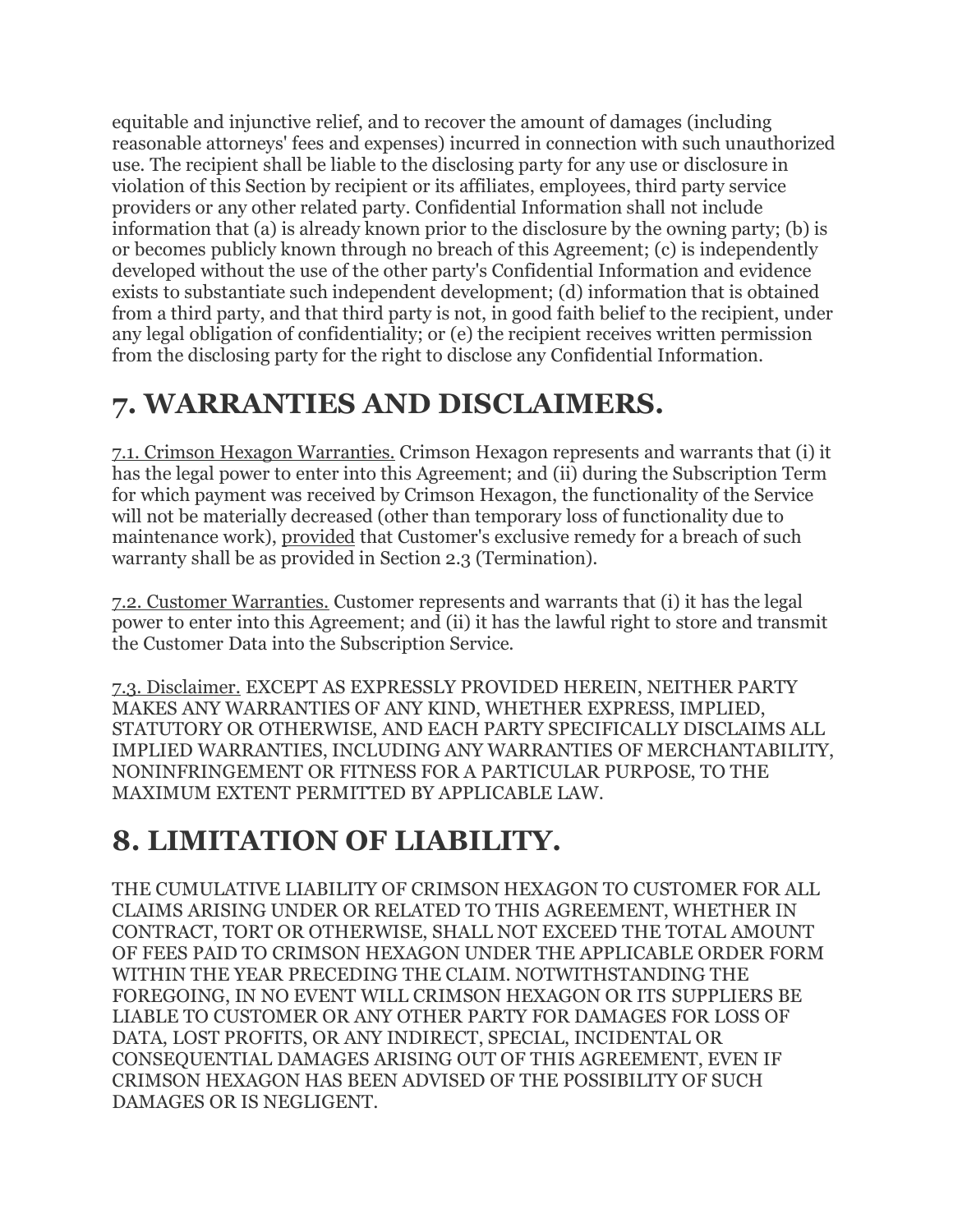## **9. INDEMNIFICATION.**

If a third party claims that the Subscription Service infringes any U.S. patent, copyright, or trade secret, Crimson Hexagon will defend Customer against such claim at Crimson Hexagon's expense and pay all damages finally awarded through judgment or settlement, provided that Customer promptly notifies Crimson Hexagon in writing of the claim, allows Crimson Hexagon sole control of the defense and/or settlement, and cooperates with Crimson Hexagon in, the defense or settlement of such action. If such a claim is made or appears possible, Crimson Hexagon may, at its option, secure for Customer the right to continue to use the Subscription Service, modify or replace the Subscription Service so that it is non-infringing, or, if neither of the foregoing options is available in Crimson Hexagon's reasonable opinion, terminate this Agreement and refund to Customer any unamortized pre-paid fees for use of the Subscription Service. Crimson Hexagon shall have no liability or obligation hereunder with respect to any infringement claim if such infringement is caused by (i) compliance with Customer's instructions, designs, guidelines, plans or specifications; (ii) Customer's use of the Subscription Service other than as speci¬fied in the applicable Documentation; (iii) modification of the Subscription Service by any person other than as authorized in writing by Crimson Hexagon; or (iv) the combination, operation or use of the Subscription Service with other product(s) or services not supplied by Crimson Hexagon, where the Subscription Service would not by itself be infringing. THIS PARAGRAPH STATES CRIMSON HEXAGON'S ENTIRE OBLIGATION TO CUSTOMER WITH RESPECT TO ANY CLAIM OF INFRINGEMENT.

#### **10. GENERAL.**

10.1 Entire Agreement. This Agreement is the complete and exclusive statement of the parties' agreement and supersedes all proposals or prior agreements, oral or written, and all other communications between the parties relating to the subject matter hereof. If these Terms and Conditions conflict with any of the terms or conditions of any Order Form or Statement of Work, then, unless otherwise provided herein, the terms and conditions of such Order Form or Statement of Work will control solely with respect to the Services covered by such Order Form or Statement of Work. Any purchase orders issued by Customer shall be deemed to be for Customer's convenience only and, notwithstanding acceptance of such orders by Crimson Hexagon, shall in no way change, override, or supplement this Agreement.

10.2 Waiver. Any waiver or modification of the provisions of this Agreement will be effective only if in writing and signed by the party against whom it is to be enforced. If any provision of this Agreement is held invalid, illegal or unenforceable, the validity, legality and enforceability of the remaining provisions shall not in any way be affected or impaired thereby. A waiver of any provision, breach or default by either party or a party's delay exercising its rights shall not constitute a waiver of any other provision, breach or default.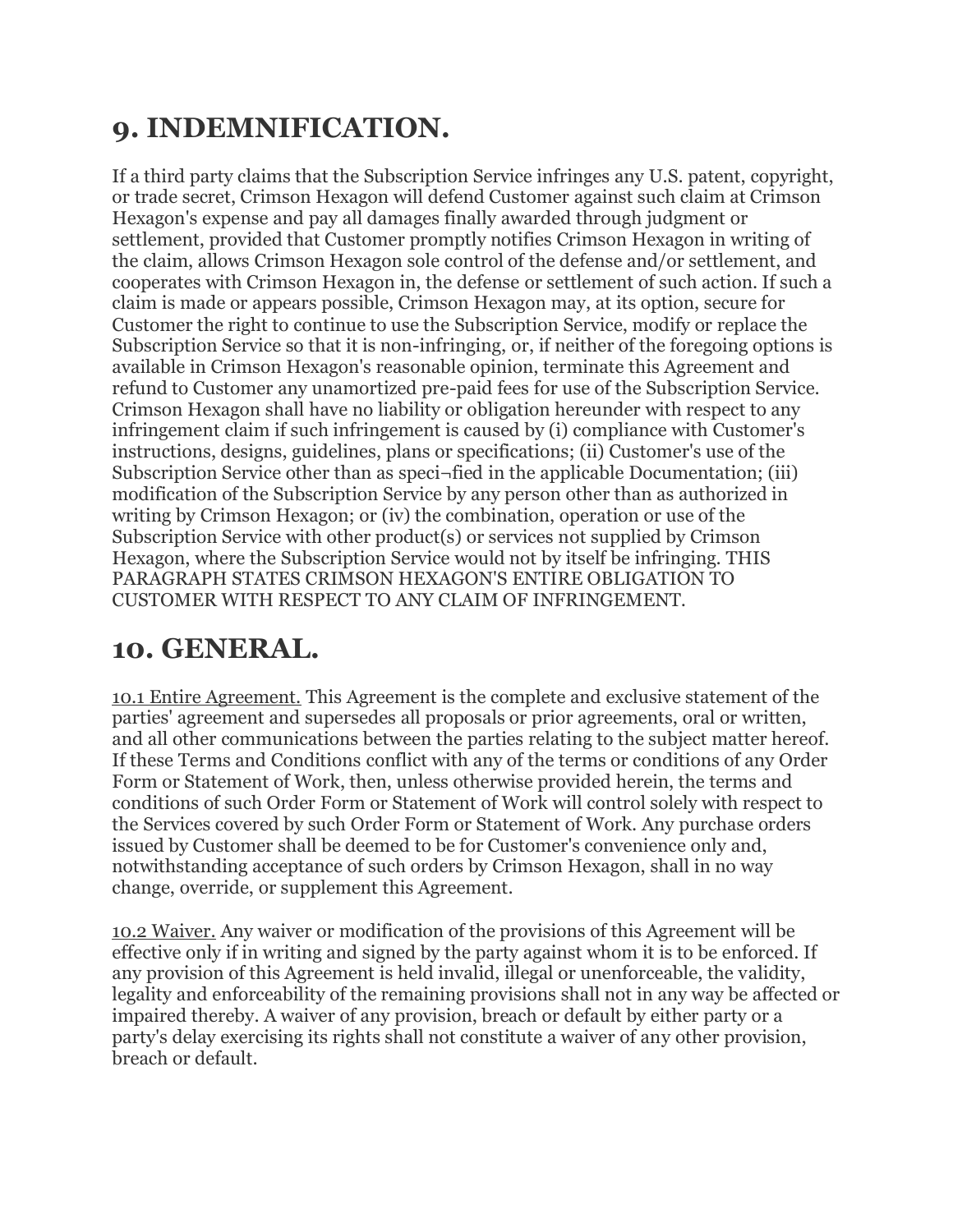10.3 Independent Contractor. Crimson Hexagon is an independent contractor and not an employee of Customer. At no time shall either party make any commitments or incur any charges or expenses for or in the name of the other party, or be considered the agent, partner, joint venturer, employer or employee of the other party.

10.4 Notices. All notices or other communications required to be given hereunder shall be in writing and delivered either by U.S. mail, certified, return receipt requested, postage prepaid; by overnight courier; or as otherwise requested by the receiving party, to the address first listed above. Notices shall be effective upon their receipt by the party to whom they are addressed.

10.5 Assignment. This Agreement may not be assigned by Customer without Crimson Hexagon's prior written consent; provided, however, that Customer may upon written notice to Crimson Hexagon assign this Agreement pursuant to a merger, acquisition or sale of Customer's business or assets provided the assignee is not a competitor of Crimson Hexagon.

10.6 Compliance with Laws. Each party will be responsible for compliance with all legal requirements related to its performance under this Agreement, including all applicable U.S. export laws and those laws related to the protection, privacy and disclosure of data and information.

10.7 Force Majeure. Neither party will be responsible for any failure to perform due to causes beyond its reasonable control, including, but not limited to, acts of God, terrorism, war, riot, embargoes, fire, floods, earthquakes, or strikes (each a "Force Majeure Event") provided that such party gives prompt written notice to the other party of the Force Majeure Event. The time for performance will be extended for a period equal to the duration of the Force Majeure Event.

10.8 Governing Law and Disputes. This Agreement and any dispute arising hereunder shall be governed by and interpreted and construed in accordance with the laws of the Commonwealth of Massachusetts, without regard to conflict of law principles, and shall be subject to the exclusive jurisdiction of the federal and state courts located in the Commonwealth of Massachusetts, and each party consents to the exclusive personal jurisdiction and venue of such courts.

10.9 Non-Solicitation. Neither party shall directly or indirectly solicit, employ or engage any employee of the other party with whom the non-employing party came into contact through the performance of this Agreement during the period such employee was engaged in the performance of this Agreement and for one (1) year after such engagement. If any court or other adjudicatory body determines that the foregoing provision is unenforceable because of its duration or scope, the court or adjudicatory body has the power to reduce the duration or scope of the provision, as the case may be, so that in its reduced form the provision is enforceable. Such power includes the authority to reform the provision by rewriting it, if required, so that it conforms to applicable law and carries out the parties' intentions under this Agreement.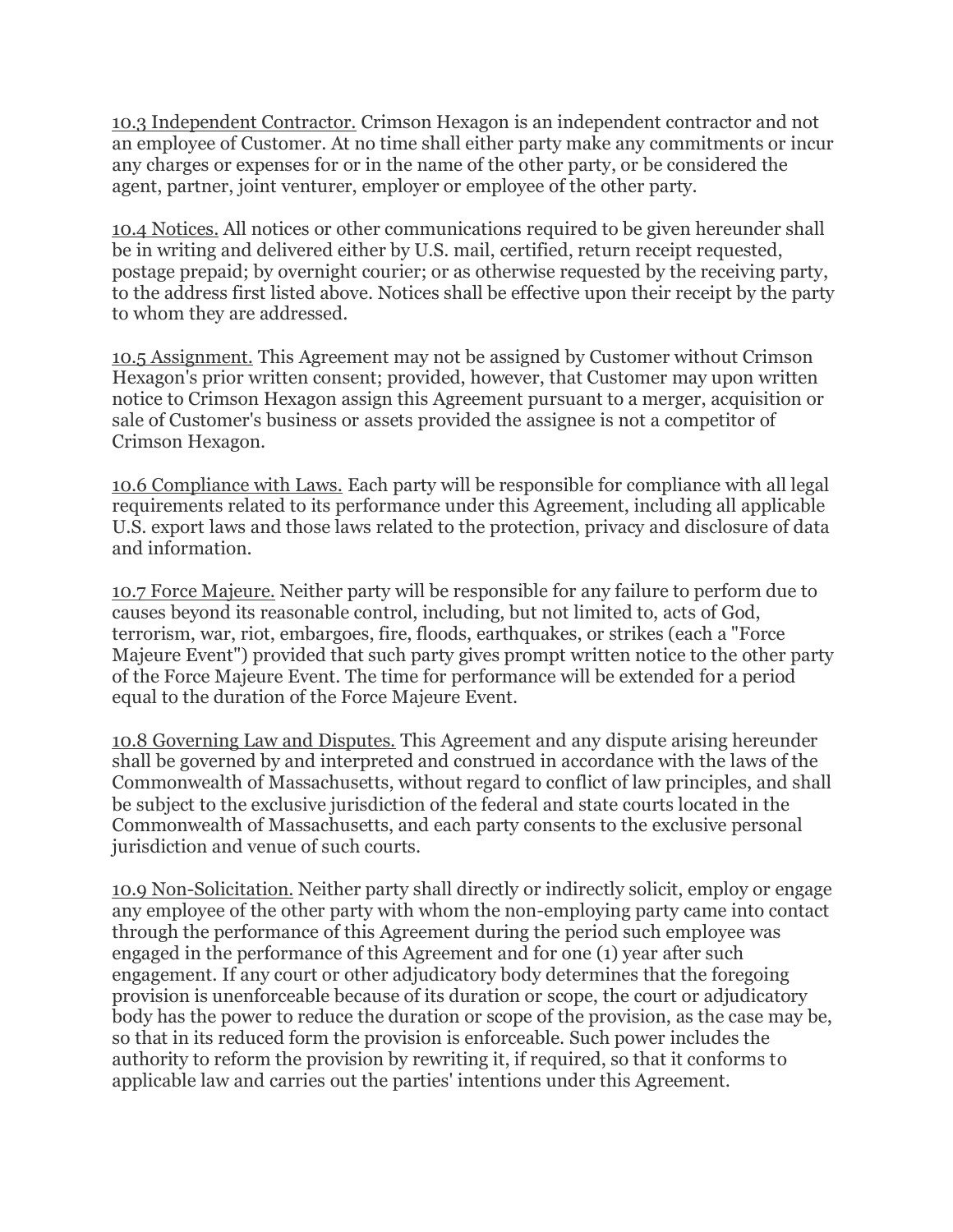10.10 Survival. The following provisions of this Agreement shall survive any termination or expiration hereof: Sections 3, 4 and 6 through 10.

#### **SUBSCRIPTION SUPPORT AND SERVICE LEVEL POLICY**

#### **ForSight® Platform**

### **1. Service Levels and Credit.**

Crimson Hexagon's failure to make the ForSight Platform Available at least 99.5% of the time in any calendar month during the Subscription Term, excluding scheduled maintenance windows, shall be deemed a service level default ("**Service Level Default**"). For purposes of this SLA, "**Available**" means that Users are able to access and use the material features and functions of the ForSight Platform.

In the event of a Service Level Default, Customer's exclusive remedies shall to receive a credit against Subscription fees paid or payable by Customer (a "**Service Level Credit**") and, in the event Customer is eligible for a 100% Service Level Credit during any calendar month during the Subscription Term, to terminate the Subscription. Service Level Credits are calculated as a percentage of the prorated monthly Subscription fee set forth in the applicable Order Form(s), as set forth below.

| Percentage of time in calendar month (excluding scheduled maintenance windows) during which ForSight Platf<br>is Available |
|----------------------------------------------------------------------------------------------------------------------------|
| At least 99.50%                                                                                                            |
| $98.00 - 99.49\%$                                                                                                          |
| $95.00 - 97.99\%$                                                                                                          |
| $93.00 - 94.99\%$                                                                                                          |
| Less than 93%                                                                                                              |

A Service Level Credit shall not be payable unless Customer requests it within 30 days following the end of the calendar month in which the Service Level Default occurred. Service Level Credits shall be applied against the next invoice, or if Customer has made final payment to Crimson Hexagon for the Subscription and no further invoices will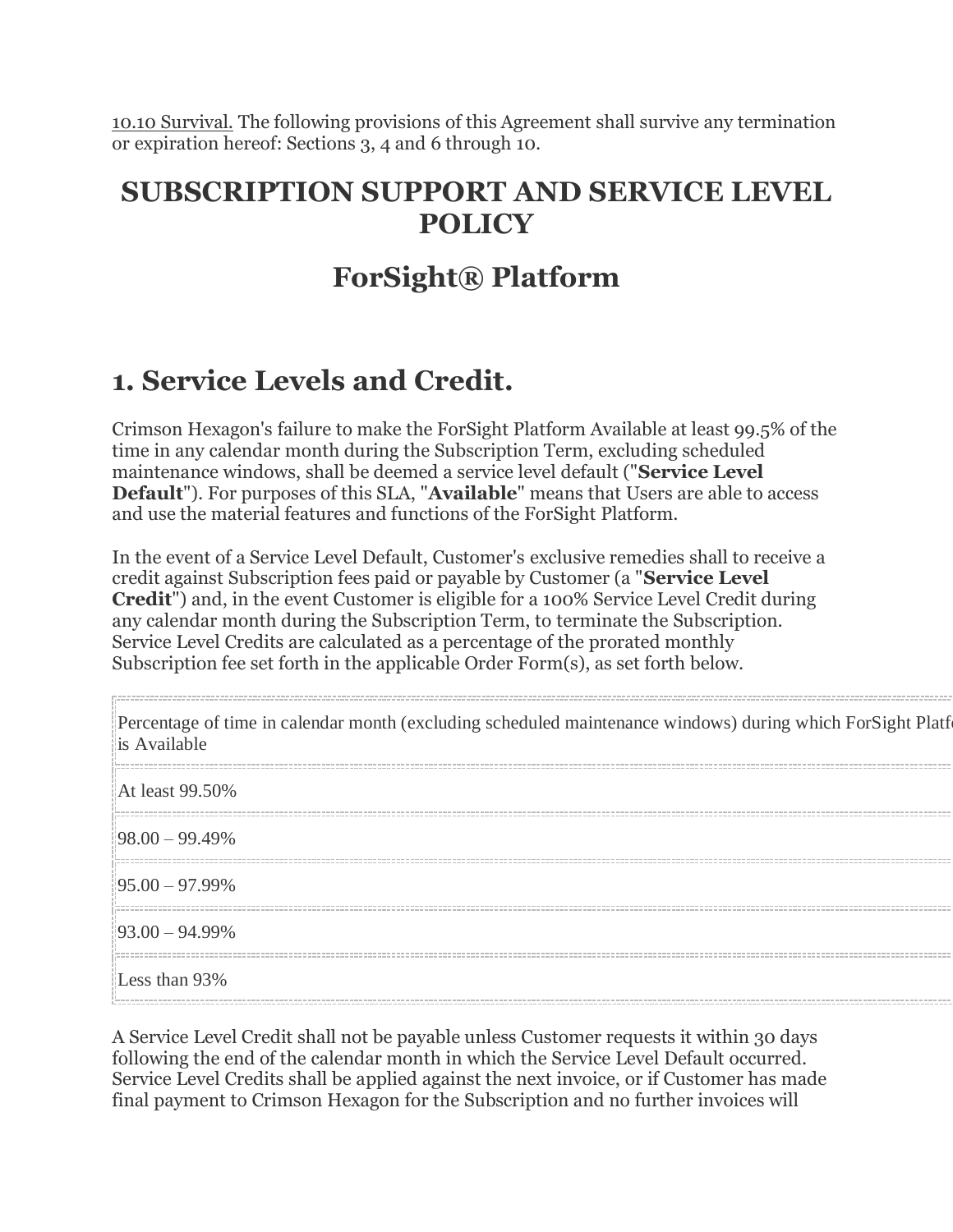issue, Crimson Hexagon shall refund to Customer the applicable Service Level Credit within 30 days of Customer's request.

In the event Customer is eligible for a 100% Service Level Credit during any calendar during the Subscription Term, Customer may terminate the Subscription without penalty upon written notice to Crimson Hexagon. In the event of such a termination by Customer, Crimson Hexagon shall refund to Customer any prepaid fees covering the remainder of the Subscription Term after the effective date of termination.

### **2. Scheduled Maintenance and Notifications**

Standard Maintenance Windows

No more than eight hours per month, to take place during weekends or between 12:00 AM and 6:00 AM ET on weekdays.

Notification of Scheduled Maintenance Downtime

a. Crimson Hexagon will notify Customer of any scheduled maintenance downtime which will cause the total scheduled maintenance downtime for the month to exceed eight hours or which will occur outside the standard maintenance windows specified above. Except in cases of emergency, notification will be provided at least three business days prior to such downtime.

b. In cases of emergency, Crimson Hexagon will use commercially reasonable efforts to notify Customer of a planned downtime as soon as practicable.

# **3. Reporting**

a. Crimson Hexagon shall, upon Customer's request from time to time, provide a written report regarding Crimson Hexagon's compliance with the performance requirements specified above. Crimson Hexagon shall also provide such other information with respect to the performance of the ForSight Platform and the Services as mutually agreed upon by the parties from time to time, and in conformity with reporting Crimson Hexagon provides to its other customers utilizing the ForSight Platform and the Services. Customer may independently audit the report at its expense.

b. Representatives of Crimson Hexagon and Customer shall meet as often as may be reasonably requested by either party, but no less often than once each calendar quarter, to review Crimson Hexagon's performance of Services and to discuss technical plans, system performance, service levels and for any other matters related to the Agreement that may be reasonably requested by either Crimson Hexagon or Customer.

# **4. Technical Support**